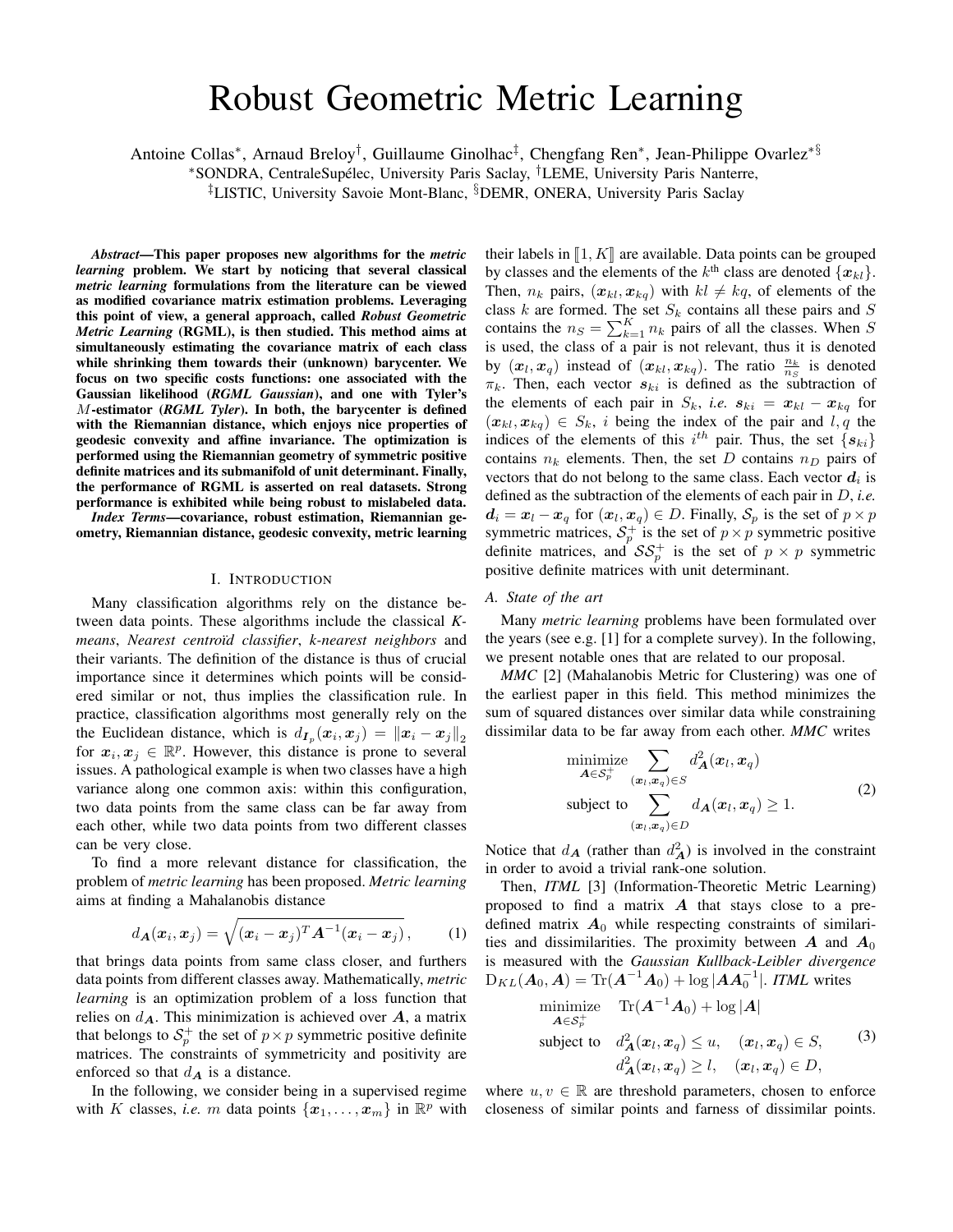Usually  $A_0$  is chosen as the identity matrix or as the sample covariance matrix (SCM) of the set  $\{s_{ki}\}.$ 

Next, *GMML* (Geometric Mean Metric Learning) [\[4\]](#page-4-3) is an algorithm of great interest. Indeed, it achieves impressive performance on several datasets while being very fast thanks to a closed form formula. The *GMML* problem writes

$$
\underset{\mathbf{A}\in\mathcal{S}_{p}^{+}}{\text{minimize}}\frac{1}{n_{S}}\sum_{(\boldsymbol{x}_{l},\boldsymbol{x}_{q})\in S}d_{\mathbf{A}}^{2}(\boldsymbol{x}_{l},\boldsymbol{x}_{q})+\frac{1}{n_{D}}\sum_{(\boldsymbol{x}_{l},\boldsymbol{x}_{q})\in D}d_{\mathbf{A}^{-1}}^{2}(\boldsymbol{x}_{l},\boldsymbol{x}_{q}).\tag{4}
$$

The intuition behind this problem is that  $d_{A^{-1}}$  should be able to further away dissimilar points while  $d_{\mathbf{A}}$  close together similar points. Then, *GMML* formulation [\(4\)](#page-1-0) can be rewritten

<span id="page-1-1"></span>
$$
\underset{\mathbf{A}\in\mathcal{S}_{p}^{+}}{\text{minimize}}\operatorname{Tr}(\mathbf{A}^{-1}\mathbf{S})+\operatorname{Tr}(\mathbf{A}\mathbf{D}),\qquad(5)
$$

where  $S = \frac{1}{n_S} \sum_{k=1}^{K} \sum_{i=1}^{n_k} s_{ki} s_{ki}^T$  and  $D = \frac{1}{n_D} \sum_{i=1}^{n_D} d_i d_i^T$ . In [\[4\]](#page-4-3), the solution of [\(5\)](#page-1-1) is derived. It is the geodesic midpoint between  $S^{-1}$  and D, *i.e.*  $A^{-1} = S^{-1} \#_{\frac{1}{2}} D$  where

<span id="page-1-8"></span>
$$
\boldsymbol{S}^{-1} \#_t \boldsymbol{D} = \boldsymbol{S}^{-\frac{1}{2}} \left( \boldsymbol{S}^{\frac{1}{2}} \boldsymbol{D} \boldsymbol{S}^{\frac{1}{2}} \right)^t \boldsymbol{S}^{-\frac{1}{2}} \text{ with } t \in [0, 1]. \quad (6)
$$

Then, [\[4\]](#page-4-3) proposes to generalize this solution by  $A^{-1}$  =  $S^{-1}$  # $\sum t_i D$  with  $t \in [0, 1]$  (*i.e.* t is no longer necessarily  $\frac{1}{2}$ ).

#### <span id="page-1-4"></span>*B. Metric learning as covariance matrix estimation*

In this sub-section, some *metric learning* problems are expressed as covariance matrix estimation problems.

The first remark concerns the *ITML* formulation [\(3\)](#page-0-0). Indeed, when the latter is written with the SCM as a prior matrix, it amounts to maximizing the likelihood of a multivariate Gaussian distribution under constraints. Therefore, *ITML* can be viewed as a *covariance* matrix estimation problem.

The second remark concerns the *GMML* solution of [\(5\)](#page-1-1) which is generalized to  $A^{-1} = S^{-1} \#_t D$  with  $t \in [0,1]$ . In their experiments on real datasets, the authors often get their best performance with  $t$  small (or even null) (see Figure 3 of [\[4\]](#page-4-3)). In this case, the *GMML* algorithm gives  $A = S$ . This simple, yet effective, solution can be reinterpreted with an additional assumption on the data. Let us assume that data points of each class are realizations of independent random vectors with class-dependent first and second order moments,

<span id="page-1-3"></span>
$$
\boldsymbol{x}_{kl} \stackrel{d}{=} \boldsymbol{\mu}_k + \boldsymbol{\Sigma}_k^{\frac{1}{2}} \boldsymbol{u}_{kl} \,, \tag{7}
$$

with  $\mu_k \in \mathbb{R}^p$ ,  $\Sigma_k \in \mathcal{S}_p^+$ ,  $\mathbb{E}[\boldsymbol{u}_{kl}]=\boldsymbol{0}$  and  $\mathbb{E}[\boldsymbol{u}_{kl}\boldsymbol{u}_{kq}^T]=$  $I_p$  if  $kl = kq$ ,  $\mathbf{0}_p$  otherwise. Thus, it follows that  $s_{ki} \stackrel{d}{=}$  $\sum_{k=1}^{\infty}$   $(u_{kl} - u_{kq})$ . Hence, the covariance matrix of  $s_{ki}$  is twice the covariance matrix of the  $k^{\text{th}}$  class,  $\mathbb{E}[s_{ki}s_{ki}^T] \stackrel{d}{=} 2\Sigma_k$ . It results that, in expectation,  $S$  is twice the arithmetic mean of the covariance matrices of the different classes,

<span id="page-1-2"></span>
$$
\mathbb{E}[S] = \frac{1}{n_S} \sum_{k=1}^{K} \sum_{i=1}^{n_k} \mathbb{E}[s_{ki} s_{ki}^T] = 2 \sum_{k=1}^{K} \pi_k \Sigma_k.
$$
 (8)

The only additional assumption added to *GMML* to get [\(8\)](#page-1-2) is [\(7\)](#page-1-3). This hypothesis is broad since it encompasses classical assumptions such as the Gaussian one. Also notice that using  $S$  in the Mahalanobis distance [\(1\)](#page-0-1) is reminiscent of the linear discriminant analysis (LDA) pre-whitening step of the data.

#### *C. Motivations and contributions*

<span id="page-1-0"></span>From Section [I-B,](#page-1-4) *GMML* can be interpreted as a 2-steps method that computes, first, the SCM of each class and, two, their arithmetic mean. Thus, this simple approach is not robust to outliers (*e.g.* mislabeled data) since it uses the SCM as an estimator. Moreover, other mean computation can be used, such as the Riemannian mean which benefits from many properties compared to its Euclidean counterpart [\[5\]](#page-4-4). We propose a *metric learning* framework that jointly estimates regularized covariance matrices, in a robust manner, while computing their Riemannian mean. We name this framework *Riemannian Geometric Metric Learning* (*RGML*).

This idea of estimating covariance matrices while averaging them was firstly proposed in [\[6\]](#page-4-5). The novelty here is fourfold: 1) this formulation is applied to the problem of *metric learning* (see Section [II\)](#page-1-5), 2) it makes use of the Riemannian distance on  $S_p^+$  which was not covered by [\[6\]](#page-4-5) (see Section [II\)](#page-1-5), 3) we leverage the Riemannian geometries of  $S_p^+$  and  $SS_p^+$  [\[7\]](#page-4-6), [\[8\]](#page-4-7) along with the framework of Riemannian optimization [\[9\]](#page-4-8) and hence the proposed algorithms are flexible and could be applied to other cost functions than the Gaussian and Tyler [\[10\]](#page-4-9) ones (see Section [III\)](#page-2-0), 4) the framework is applied on real datasets and shows strong performance while being robust to mislabeled data (see Section [IV\)](#page-3-0).

#### II. PROBLEM FORMULATION

#### <span id="page-1-5"></span>*A. General formulation of RGML*

The formulation of the *RGML* optimization problem is

<span id="page-1-6"></span>
$$
\underset{\theta \in \mathcal{M}_{p,K}}{\text{minimize}} \left\{ h(\theta) = \sum_{k=1}^{K} \pi_k \left[ \mathcal{L}_k(\boldsymbol{A}_k) + \lambda d^2(\boldsymbol{A}, \boldsymbol{A}_k) \right] \right\}, \tag{9}
$$

where  $\theta = (A, \{A_k\}), \mathcal{M}_{p,K}$  is the  $K+1$  product set of  $\mathcal{S}_p^+$ , *i.e.*  $M_{p,K} = (\mathcal{S}_p^+)^{K+1}$ ,  $\mathcal{L}_k$  is a covariance matrix estimation loss on  $\{s_{ki}\}, \lambda > 0$  and d is a distance between matrices. In the next subsections two costs will be considered: the Gaussian negative log-likelihood and the Tyler cost function. Once [\(9\)](#page-1-6) is achieved, the center matrix  $\boldsymbol{A}$  is used in the Mahalanobis distance [\(1\)](#page-0-1) and the  $A_k$  are discarded. The cost function h is explained more in details in the following.

First of all, for a fixed center matrix  $A$ , [\(9\)](#page-1-6) reduces to k separable problems

$$
\underset{\mathbf{A}_k \in \mathcal{S}_p^+}{\text{minimize}} \mathcal{L}_k(\mathbf{A}_k) + \lambda d^2(\mathbf{A}, \mathbf{A}_k),\tag{10}
$$

whose solutions are estimates of  $\{\mathbf{\Sigma}_k\}$  that are regularized towards A.

Second, for  ${A_k}$  fixed, solving [\(9\)](#page-1-6) averages the matrices  ${A_k}$ . Indeed, in this case, [\(9\)](#page-1-6) reduces to

<span id="page-1-7"></span>
$$
\underset{\mathbf{A}\in\mathcal{S}_{p}^{+}}{\text{minimize}}\sum_{k=1}^{K}\pi_{k}d^{2}(\mathbf{A},\mathbf{A}_{k}).\tag{11}
$$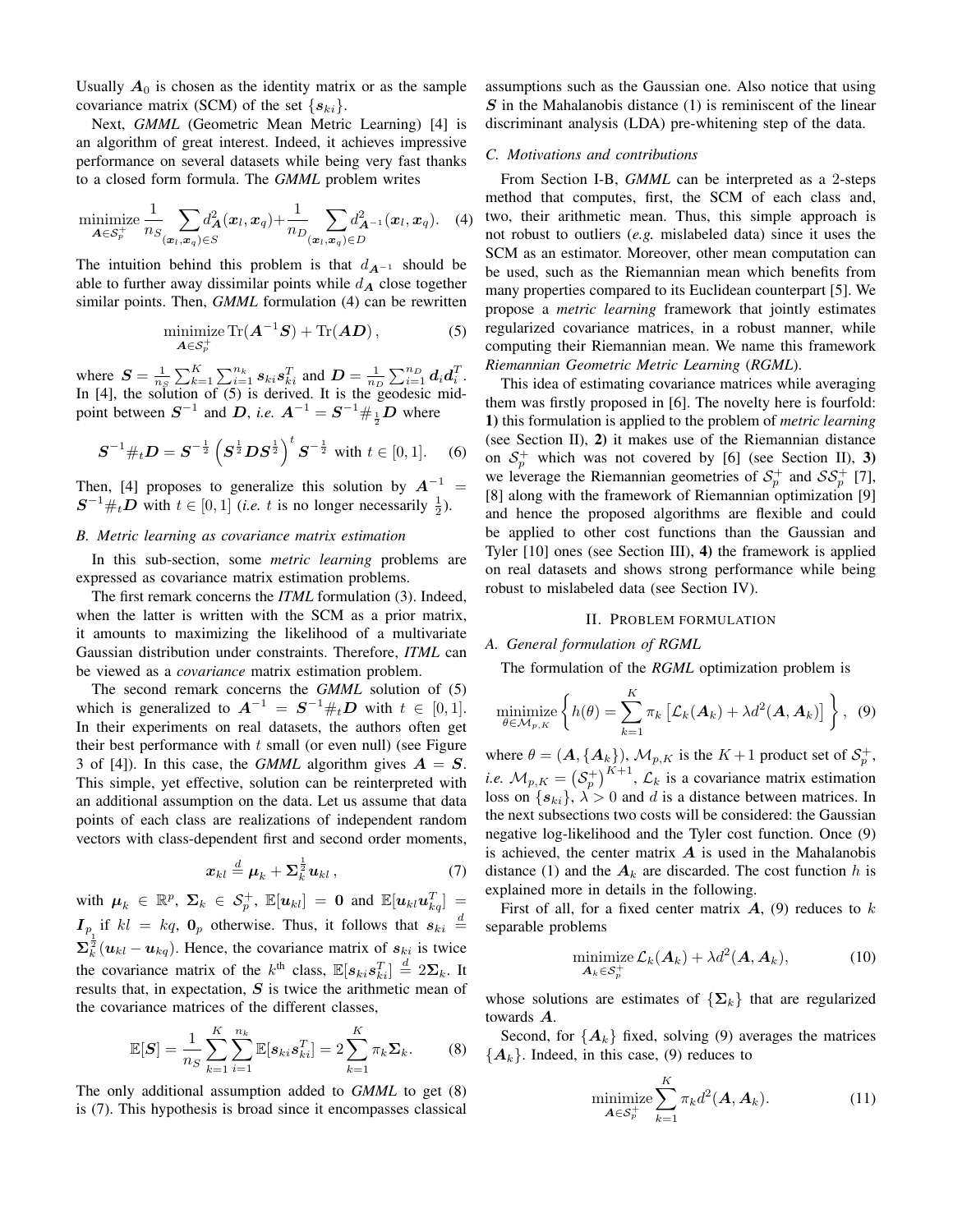For example, if d is the Euclidean distance  $d_E(A, A_k)$  =  $||A - A_k||_2$ , then the minimum of [\(11\)](#page-1-7) is the arithmetic mean  $\sum_{k=1}^{K} \pi_k A_k$ . In the rest of the paper, we consider the Riemannian distance on  $S_p^+$  [\[7\]](#page-4-6), that is

<span id="page-2-1"></span>
$$
d_R(\boldsymbol{A}, \boldsymbol{A}_k) = \left\| \log m \left( \boldsymbol{A}^{-\frac{1}{2}} \boldsymbol{A}_k \boldsymbol{A}^{-\frac{1}{2}} \right) \right\|_2 \tag{12}
$$

with logm being the matrix logarithm. A nice property of  $d_R$  [\(12\)](#page-2-1) is its affine invariance. Indeed, for any C invertible, we have  $d_R(CAC^T, CA_kC^T) = d_R(A, A_k)$ . Thus, if  $\{s_{ki}\}$ is transformed to  $\{Cs_{ki}\}\$  then the minimum  $(A, \{A_k\})$ of [\(13\)](#page-2-2) becomes  $\left(CAC^T, \{CA_kC^T\}\right)$ . Another nice property of this distance is its geodesic convexity, as it will be discussed in Section [III.](#page-2-0)

With this Riemannian distance, the general formulation of the *RGML* optimization problem [\(9\)](#page-1-6) becomes

<span id="page-2-2"></span>
$$
\underset{\theta \in \mathcal{M}_{p,K}}{\text{minimize}} \left\{ h(\theta) = \sum_{k=1}^{K} \pi_k \left[ \mathcal{L}_k(\boldsymbol{A}_k) + \lambda d_R^2(\boldsymbol{A}, \boldsymbol{A}_k) \right] \right\}. \tag{13}
$$

We emphasis that the optimization of [\(13\)](#page-2-2) is performed with respect to all the matrices A and  $\{A_k\}$  at the same time. Thus it both estimates regularized covariance matrices  $\{A_k\}$  while averaging them to estimate their unknown barycenter A.

#### *B. RGML Gaussian*

To get a practical cost function  $h(13)$  $h(13)$ , it only remains to specify the functions  $\mathcal{L}_k$ . The most classical assumption on the data distribution is the Gaussian one (*e.g.* considered in *ITML* with the SCM as prior). Thus, the first functions  $\mathcal{L}_k$  considered are the centered multivariate Gaussian negative log-likelihoods

$$
\mathcal{L}_{G,k}(A) = \frac{1}{n_k} \sum_{i=1}^{n_k} s_{ki}^T A^{-1} s_{ki} + \log |A|.
$$
 (14)

With this negative log-likelihood, the *RGML* optimization problem [\(13\)](#page-2-2) becomes

<span id="page-2-4"></span>
$$
\underset{\theta \in \mathcal{M}_{p,K}}{\text{minimize}} \left\{ h_G(\theta) = \sum_{k=1}^{K} \pi_k \left[ \mathcal{L}_{G,k}(\mathbf{A}_k) + \lambda d_R^2(\mathbf{A}, \mathbf{A}_k) \right] \right\} \tag{15}
$$

## *C. RGML Tyler*

When data is non-Gaussian, robust covariance matrix estimation methods are a preferred choice. This occurs whenever the probability distribution of the data is heavy-tailed or a small proportion of the samples represents outlier behavior. In a classification setting, the latter happens when data are mislabeled. A classical robust estimator is the Tyler's estimator [\[10\]](#page-4-9) which is the minimizer of the following cost function

<span id="page-2-3"></span>
$$
\mathcal{L}_{T,k}(\boldsymbol{A}) = \frac{p}{n_k} \sum_{i=1}^{n_k} \log \left( \boldsymbol{s}_{ki}^T \boldsymbol{A}^{-1} \boldsymbol{s}_{ki} \right) + \log |\boldsymbol{A}|. \qquad (16)
$$

An important remark is that [\(16\)](#page-2-3) is invariant to the scale of A. Indeed  $\forall \alpha > 0$ , it is easily checked that  $\mathcal{L}_{T,k}(\alpha A) =$  $\mathcal{L}_{T,k}(A)$ . Thus, a constraint of unit determinant is added to [\(13\)](#page-2-2) to fix the scales of  ${A_k}$ . Furthermore, the Riemannian distance [\(12\)](#page-2-1) is also the one on  $SS_p^+$ . Thus, we choose to also constrain A so that it is the Riemannian mean of  ${A_k}$  on  $SS_p^+$ . We denote by  $\mathcal{SM}_{p,K}$  this new parameter space

<span id="page-2-8"></span>
$$
\mathcal{SM}_{p,K} = \{ \theta \in \mathcal{M}_{p,K}, |\mathbf{A}| = |\mathbf{A}_k| = 1, \,\forall k \in [\![1, K]\!] \} . \tag{17}
$$

Thus, the *RGML* optimization problem [\(13\)](#page-2-2) with the Tyler cost function [\(16\)](#page-2-3) becomes

<span id="page-2-5"></span>
$$
\underset{\theta \in \mathcal{SM}_{p,K}}{\text{minimize}} \left\{ h_T(\theta) = \sum_{k=1}^{K} \pi_k \left[ \mathcal{L}_{T,k}(\mathbf{A}_k) + \lambda d_R^2(\mathbf{A}, \mathbf{A}_k) \right] \right\} \tag{18}
$$
\n
$$
\text{III. Riemannian optimization}
$$

<span id="page-2-0"></span>The objective of this section is to present the Algorithms [1](#page-3-1) and [2](#page-3-2) which minimize [\(15\)](#page-2-4) and [\(18\)](#page-2-5) respectively. They leverage the Riemannian optimization framework [\[9\]](#page-4-8), [\[11\]](#page-4-10). The products manifolds  $\mathcal{M}_{p,K}$  and  $\mathcal{SM}_{p,K}$  (directly inherited from  $S_p^+$  and  $SS_p^+$  [\[7\]](#page-4-6), [\[8\]](#page-4-7)) are presented.

## A. Riemannian optimization and g-convexity on  $\mathcal{M}_{p,K}$

Since,  $\mathcal{M}_{p,K}$  is an open set in a vector space, the tangent space  $T_{\theta} \mathcal{M}_{p,K}$  (linearization of the Riemannian manifold at a given point) is identified to  $(S_p)^{K+1}$ . Then, the affine invariant metric is chosen as the Riemannian metric [\[7\]](#page-4-6),  $\forall \xi = (\boldsymbol{\xi}, \{\boldsymbol{\xi}_k\})$ ,  $\forall \eta = (\boldsymbol{\eta}, \{\boldsymbol{\eta}_k\}) \in T_{\theta} \mathcal{M}_{p,K}$ 

$$
\langle \xi, \eta \rangle_{\theta}^{\mathcal{M}_{p,K}} = \text{Tr}\big(\boldsymbol{A}^{-1}\boldsymbol{\xi}\boldsymbol{A}^{-1}\boldsymbol{\eta}\big) + \sum_{k=1}^{K} \text{Tr}\big(\boldsymbol{A}_{k}^{-1}\boldsymbol{\xi}_{k}\boldsymbol{A}_{k}^{-1}\boldsymbol{\eta}_{k}\big) . (19)
$$

Thus the orthogonal projection from the ambient space onto the tangent space at  $\theta$  is

$$
P_{\theta}^{\mathcal{M}_{p,K}}(\xi) = (\text{sym}(\xi), \{\text{sym}(\xi_k)\}) ,
$$
 (20)

where sym( $\xi$ ) =  $\frac{1}{2}(\xi + \xi^T)$ . Then, the exponential map (function that maps tangent vectors, such as gradients of loss functions, to points on the manifold) is

<span id="page-2-6"></span>
$$
\exp_{\theta}^{\mathcal{M}_{p,K}}(\xi) = \left(\exp_{\mathbf{A}}^{\mathcal{S}_{p}^{+}}(\xi), \left\{\exp_{\mathbf{A}_{k}}^{\mathcal{S}_{p}^{+}}(\xi_{k})\right\}\right),\qquad(21)
$$

where  $\exp_{\mathbf{A}}^{S_p^+}(\xi) = \mathbf{A} \exp(m(\mathbf{A}^{-1}\xi))$  with expm being the matrix exponential. Then, for a loss function  $\ell : \mathcal{M}_{p,K} \to \mathbb{R}$ , the Riemannian gradient at  $\theta$  denoted  $\nabla_{\mathcal{M}_{p,K}} \ell(\theta)$  is defined as the unique element such that  $\forall \xi \in T_{\theta} \mathcal{M}_{p,K}$ ,  $D \ell(\theta)[\xi] =$  $\langle \nabla_{\mathcal{M}_{p,K}} \ell(\theta), \xi \rangle_{\theta}^{\mathcal{M}_{p,K}}$  where D is the directional derivative. It results that

<span id="page-2-7"></span>
$$
\nabla_{\mathcal{M}_{p,K}} \ell(\theta) = P_{\theta}^{\mathcal{M}_{p,K}} \left( \mathbf{AGA}, \{ \mathbf{A}_k \mathbf{G}_k \mathbf{A}_k \} \right), \tag{22}
$$

where  $(G, {G_k})$  is the classical Euclidean gradient of  $\ell$  at  $\theta$ . In practice this Euclidean gradient can be computed using automatic differentiation libraries such as JAX [\[12\]](#page-4-11). With the exponential map [\(21\)](#page-2-6), and the Riemannian gradient [\(22\)](#page-2-7), we have the main tools to minimize [\(15\)](#page-2-4). However, to improve the numerical stability, a retraction (approximation of the exponential map [\(21\)](#page-2-6)) is preferred,

$$
R_{\theta}^{\mathcal{M}_{p,K}}(\xi) = \left( R_{\mathbf{A}}^{\mathcal{S}_{p}^{+}}(\xi), \left\{ R_{\mathbf{A}_{k}}^{\mathcal{S}_{p}^{+}}(\xi_{k}) \right\} \right), \tag{23}
$$

where  $R_{\bf A}^{\mathcal{S}_p^+}(\xi) = {\bf A} + \xi + \frac{1}{2}\xi {\bf A}^{-1}\xi$ . A Riemannian gradient descent minimizing [\(15\)](#page-2-4) is presented in Algorithm [1.](#page-3-1)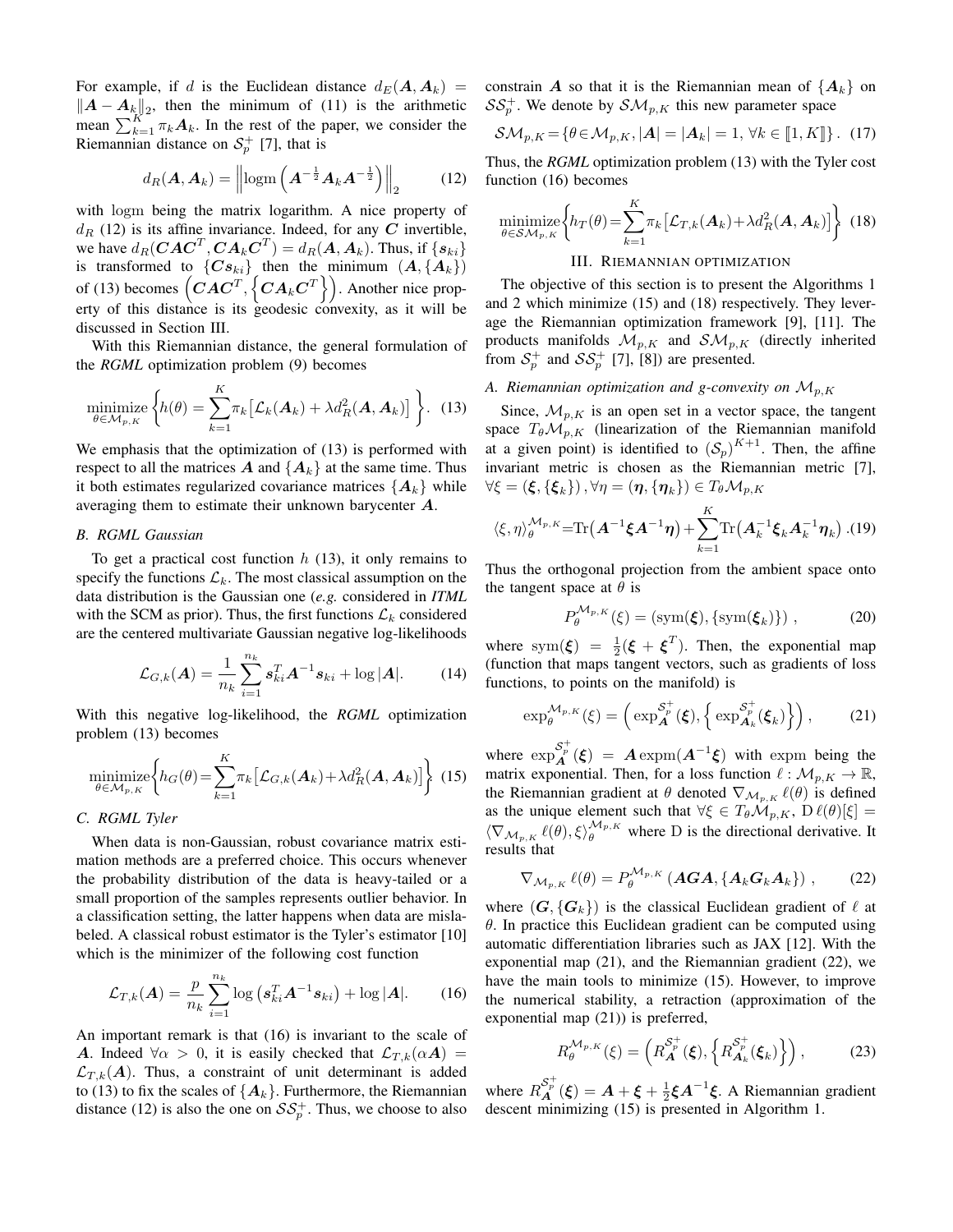Algorithm 1: Riemannian gradient descent to minimize  $h_G$  [\(15\)](#page-2-4)

**Input:** Data  $\{s_{ki}\}\$ , initialization  $\theta^{(0)} \in \mathcal{M}_{p,K}$ Output:  $\theta^{(t)} \in \mathcal{M}_{p,K}$ for  $t = 0$  *to convergence* do Compute a step size  $\alpha$  (see [\[9,](#page-4-8) Ch. 4]) and set  $\theta^{(t+1)} = R^{\mathcal{M}_{p,K}}_{a(t)}$  $\frac{\mathcal{M}_{p,K}}{\theta^{(t)}}\left(-\alpha\,\nabla_{\mathcal{M}_{p,K}}\,h_G(\theta^{(t)})\right)$ 

<span id="page-3-1"></span>We finish this subsection by presenting the geodesic convexity of  $h_G$  [\(15\)](#page-2-4) on  $\mathcal{M}_{p,K}$  (see [\[11,](#page-4-10) Chapter 11] for a presentation of the geodesic convexity). First of all, the geodesic on  $\mathcal{M}_{p,K}$  between  $a = (A, \{A_k\})$  and  $b = (B, \{B_k\})$  is

$$
a\#_t b = (A\#_t B, \{A_k\#_t B_k\}) , \qquad (24)
$$

where # is the geodesic [\(6\)](#page-1-8) on  $S_p^+$  and  $t \in [0,1]$ . Then, a loss function  $\ell$  is said to be geodesically convex (or g-convex) if

$$
\ell (a \#_t b) \le t \ell(a) + (1 - t) \ell(b), \quad \forall t \in [0, 1]. \tag{25}
$$

If  $\ell$  is g-convex, then any local minimizer is a global mini-mizer. [\[6\]](#page-4-5) proves that  $h_G$  [\(15\)](#page-2-4) is g-convex. Hence, any local minimizer of  $(15)$  is a global minimizer.

## *B.*  $\mathcal{SM}_{p,K}$ *: a geodesic submanifold of*  $\mathcal{M}_{p,K}$

In [\(17\)](#page-2-8),  $\mathcal{SM}_{p,K}$  is defined as a subset of  $\mathcal{M}_{p,K}$ . In fact,  $\mathcal{SM}_{p,K}$  can even be turned into a Riemannian submanifold of  $\mathcal{M}_{p,K}$ . First of all, the tangent space of  $\mathcal{SM}_{p,K}$  at  $\theta$  is

$$
T_{\theta} \mathcal{SM}_{p,K} = \left\{ \xi \in T_{\theta} \mathcal{M}_{p,K} : \text{Tr}(\mathbf{A}^{-1} \xi) = 0, \text{Tr}(\mathbf{A}_k^{-1} \xi_k) = 0 \quad \forall k \in [\![ 1, K ]\!] \right\}. \tag{26}
$$

By endowing  $\mathcal{SM}_{p,K}$  with the Riemannian metric of  $\mathcal{M}_{p,K}$ , it becomes a Riemannian submanifold.  $\forall \xi, \eta \in T_{\theta} \mathcal{SM}_{p,K}$  we have  $\langle \xi, \eta \rangle_{\theta}^{\mathcal{SM}_{p,K}} = \langle \xi, \eta \rangle_{\theta}^{\mathcal{M}_{p,K}}$ . The orthogonal projection from the ambient space onto the tangent space at  $\theta$  is

$$
P_{\theta}^{\mathcal{SM}_{p,K}}(\xi) = \left( P_{\mathbf{A}}^{\mathcal{SS}^+_{p}}(\xi), \left\{ P_{\mathbf{A}_{k}}^{\mathcal{SS}^+_{p}}(\xi_{k}) \right\} \right), \tag{27}
$$

where  $P_{\boldsymbol{A}}^{SS_p^+}(\boldsymbol{\xi}) = \text{sym}(\boldsymbol{\xi}) - \frac{1}{p} \text{Tr}(\boldsymbol{A}^{-1} \text{sym}(\boldsymbol{\xi})) \boldsymbol{A}.$  A remarkable result is that  $\mathcal{SM}_{p,K}$  is a geodesic submanifold of  $\mathcal{M}_{p,K}$ , *i.e.*, the geodesics of  $\mathcal{SM}_{p,K}$  are those of  $\mathcal{M}_{p,K}$ . It results that the exponential mapping on  $\mathcal{SM}_{p,K}$ is  $\exp_{\theta}^{\mathcal{SM}_{p,K}}(\xi) = \exp_{\theta}^{\mathcal{M}_{p,K}}(\xi)$ . Then, for a loss function  $\ell : \mathcal{SM}_{p,K} \to \mathbb{R}$ , the Riemannian gradient at  $\theta$  is

$$
\nabla_{\mathcal{SM}_{p,K}} \ell(\theta) = P_{\theta}^{\mathcal{SM}_{p,K}} \left( \mathbf{AGA}, \{ \mathbf{A}_k \mathbf{G}_k \mathbf{A}_k \} \right), \quad (28)
$$

where  $(G, {G_k})$  is the classical Euclidean gradient of  $\ell$  at  $\theta$ . Once again, a retraction that approximates the exponential mapping is leveraged to improve the numerical stability,

$$
R_{\theta}^{\mathcal{SM}_{p,K}}(\xi) = \left(R_{\mathbf{A}}^{\mathcal{SS}^+_{p}}(\xi), \left\{R_{\mathbf{A}_{k}}^{\mathcal{SS}^+_{p}}(\xi_{k})\right\}\right),\qquad(29)
$$

where  $R_{\bf A}^{\mathcal{S}\mathcal{S}^+_{p}}(\xi) = \frac{A + \xi + \frac{1}{2}\xi A^{-1}\xi}{A + \xi + \frac{1}{2}\xi A^{-1}\xi}$  $|A + \xi + \frac{1}{2}\xi A^{-1}\xi|$  $\frac{1}{p}$ .

Algorithm 2: Riemannian gradient descent to minimize  $h_T$  [\(18\)](#page-2-5)

**Input:** Data  $\{s_{ki}\}\$ , initialization  $\theta^{(0)} \in \mathcal{SM}_{p,K}$ **Output:**  $\theta^{(t)} \in \mathcal{SM}_{p,K}$ for  $t = 0$  *to convergence* do Compute a step size  $\alpha$  (see [\[9,](#page-4-8) Ch. 4]) and set  $\theta^{(t+1)} = R_{a(t)}^{\mathcal{SM}_{p,K}}$  $\frac{\mathcal{SM}_{p,K}}{\theta^{(t)}}\left(-\alpha\,\nabla_{\mathcal{SM}_{p,K}}\,h_T(\theta^{(t)})\right)$ 

<span id="page-3-2"></span>Finally,  $h_T$  [\(18\)](#page-2-5) is g-convex on  $\mathcal{SM}_{p,K}$ . Indeed, [\[6\]](#page-4-5) proved that  $h_T$  is g-convex on  $\mathcal{M}_{p,K}$  and  $\mathcal{SM}_{p,K}$  is a geodesic submanifold of  $\mathcal{M}_{p,K}$ .



<span id="page-3-3"></span><span id="page-3-0"></span>

Fig. 1: Left: Gaussian [\(15\)](#page-2-4) and Tyler [\(18\)](#page-2-5) costs functions with respect to the number of iterations of Algorithms [1](#page-3-1) and [2](#page-3-2) respectively. Right: Riemannian gradient norms of Gaussian [\(15\)](#page-2-4) and Tyler [\(18\)](#page-2-5) costs functions. The optimization is performed on the *Wine* dataset.

In this section, we exhibit a practical interest of the *RGML* method developed in Sections [II](#page-1-5) and [III.](#page-2-0) All implementations of the following experiments are available at [https://github.](https://github.com/antoinecollas/robust_metric_learning) [com/antoinecollas/robust](https://github.com/antoinecollas/robust_metric_learning)\_metric\_learning. We apply it on real datasets from the *UCI machine learning repository* [\[13\]](#page-4-12). The three considered datasets are: *Wine*, *Vehicle*, and *Iris*. They are classification datasets, and their data dimensions along with their number of classes are presented in Table [I.](#page-4-13) These datasets are well balanced, *i.e.* they roughly have the same number of data for all the classes. The numbers of generated pairs in S and D are  $n_S = n_D = 75 K(K - 1)$  (as in [\[3\]](#page-4-2) and [\[4\]](#page-4-3)).

The classification is done following a very classical protocol in *metric learning*. 1) A matrix A is estimated via a *metric learning* method. 2) The data  $\{x_l\}$  are multiplied by  $A^{-\frac{1}{2}}$  to get  $\{A^{-\frac{1}{2}}x_l\}$ . 3) The data  $\{A^{-\frac{1}{2}}x_l\}$  are classified using a k*nearest neighbors* with 5 neighbors. Thus, the classification is performed using the Mahalanobis distance  $d_{\mathbf{A}}$  defined by [\(1\)](#page-0-1) in the Introduction. This classification is repeated 200 times via cross-validation. The proportion of the training/test sets is 50/50. The error of classification is computed for each fold and the mean error is reported in Table [I.](#page-4-13) In order to show the robustness of the proposed method, mislabeled data are introduced. To do so, we randomly select data in the training set whose labels are then randomly changed for new labels.

The implementations of the cross-validation as well as the *k-nearest neighbors* are from the scikit-learn library [\[14\]](#page-4-14).